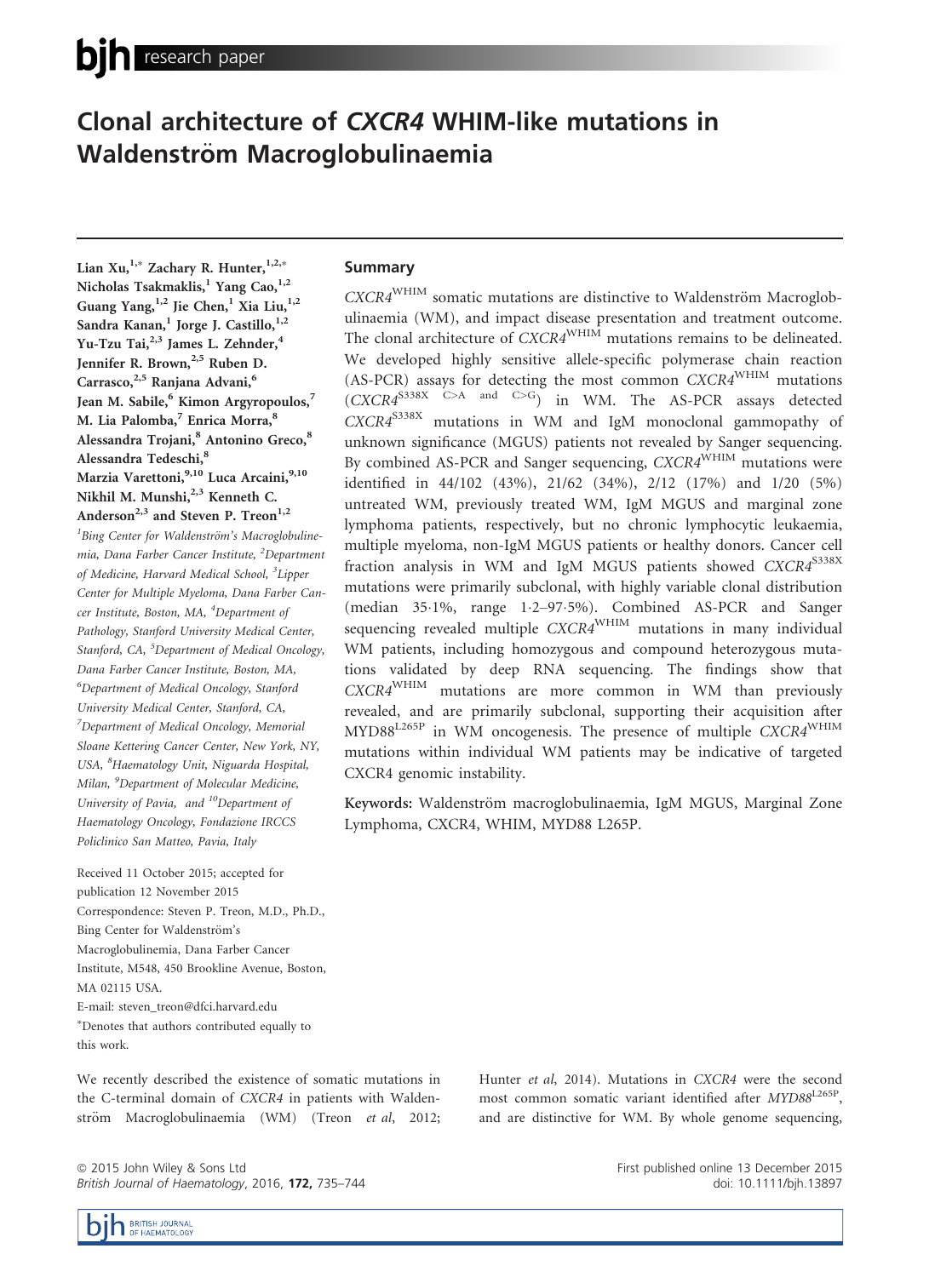somatic mutations in CXCR4 were detected in 27% of WM patients, and confirmed by Sanger sequencing (Hunter et al, 2014). The location of somatic mutations in the C-terminal domain in WM patients is similar to that observed in the germline of patients with WHIM (Warts, Hypogammaglobulinaemia, Infections and Myelokathexis) syndrome, a congenital immunodeficiency disorder characterized by chronic noncyclic neutropenia (Dotta et al, 2011).

CXCR4 plays a critical role in WM cell trafficking to the bone marrow (BM) stroma, wherein protection is afforded to tumour cells against many anti-neoplastic agents (Ngo et al, 2008). Over 30 different types of somatic C-terminal mutations in CXCR4 have been described in WM patients, including frameshift and nonsense variants (Hunter et al, 2014; Treon et al, 2014). The most common variant is CXCR4<sup>S338X</sup>, which represents over 50% of CXCR4 mutations found in WM patients. A C>A or C>G transversion at nucleotide position 1013 in the CXCR4 gene results in the generation of a stop codon which leads to truncation of protein at amino acid position 338, and loss of the terminal 15 amino acids of the C-regulatory domain. Both  $CXCRA^{S338X}$ C>A and C>G nonsense mutations are associated with more aggressive disease presentation at diagnosis, including higher BM involvement and serum IgM levels, as well as symptomatic hyperviscosity (Treon et al, 2014; Schmidt et al, 2015). In vitro modelling has shown that, in response to CXCL12 (SDF-1a), CXCR4<sup>S338X</sup> engineered cells show muted CXCR4 receptor internalization, which results in enhanced and prolonged AKT and ERK activation and confers resistance to many anti-neoplastic agents used to treat WM patients, including BTK, PI3K $\delta$ , BCL2 and proteasome inhibitors (Roccaro et al, 2014; Cao et al, 2015). CXCR4<sup>WHIM</sup> mutations are also associated with clinical resistance to the BTK inhibitor ibrutinib in patients with previously treated WM (Treon et al, 2015). The detection of CXCR4<sup>WHIM</sup> mutations therefore has both diagnostic and therapeutic implications in WM.

The Sanger technique is commonly used to sequence genes although is not very sensitive and often requires a minimum mutation burden of 15–20%. In contrast, allele-specific polymerase chain reaction (AS-PCR) is considerably more sensitive, with a range of detection down to 01%, and is easier to adopt and provide interpretive results in a clinical diagnostic setting. We therefore developed quantitative AS-PCR assays to detect the most common CXCR4<sup>WHIM</sup> mutation, S338X, which results from C>G and C>A nucleotide substitutions. We then investigated its use in a separate cohort of patients with untreated and previously treated WM, IgM monoclonal gammopathy of unknown significance (MGUS), marginal zone lymphoma (MZL), chronic lymphocytic leukaemia (CLL), multiple myeloma (MM), and non-IgM MGUS and compared these findings against those derived from Sanger sequencing. Finally, we determined the cancer cell fraction (CCF) of CXCR4 mutations in WM by synchronous quantitative AS-PCR analysis against MYD88L265P. The findings from these studies detail a highly complex clonal architecture for CXCR4 mutations, and are indicative of targeted genomic instability for the C-terminal region of this gene in WM patients.

# Patients and methods

#### Patient samples

CD19-selected cells derived from BM aspirates of 13 WM patients, and peripheral blood of 12 healthy donors was used in the development of CXCR4<sup>S338X</sup> AS-PCR assays. Tumour samples from a separate cohort of WM, IgM and non-IgM MGUS, MZL, CLL, MM (including IgM MM), and healthy donors were then assayed. Consensus criteria were used for WM and IgM MGUS determinations, and their baseline characteristics are depicted in Table I (Owen et al, 2003). CD19-selected cells from BM aspirates were isolated, and both DNA and RNA extracted as previously described (Xu

Table I. Baseline characteristics for WM and IgM MGUS patients whose samples were evaluated for CXCR4 mutations by AS-PCR and Sanger sequencing.

|                                       | Untreated WM        | Previously Treated WM | IgM MGUS             |
|---------------------------------------|---------------------|-----------------------|----------------------|
| N                                     | 102                 | 62                    | 12                   |
| Age (years)                           | $62(33-88)$         | $63(44-86)$           | $69(56-82)$          |
| Gender (Male/Female)                  | 58/44               | 48/15                 | 6/6                  |
| Serum IgM $(g/l)$                     | $26.70(2.70-86.30)$ | $36.10(7.35 - 83.90)$ | $3.97(1.42 - 16.40)$ |
| Haemoglobin (g/l)                     | $117(48-155)$       | $105(82-138)$         | $134(119-163)$       |
| Serum $\beta_2$ -microglobulin (mg/l) | $2.9(1.0-9.5)$      | $3.9(1.3-14.2)$       | $1.9(1.7-3.4)$       |
| Adenopathy ( $\geq 1.5$ cm)           | $34(33.3\%)$        | $37(58.7\%)$          | $0(0\%)$             |
| Splenomegaly $(\geq 15$ cm)           | $15(14.7\%)$        | $7(11.1\%)$           | $0(0\%)$             |
| Bone marrow involvement (%) by IHC    | $40(5-95)$          | $60(3-95)$            | $0(0\%)$             |
|                                       |                     |                       | $(0-0)$              |
| MYD88L265P positive                   | $97(95.1\%)$        | 55 (89%)              | $6(50\%)$            |

WM, Waldenström Macroglobulinaemia; IgM, immunoglobulin M; MGUS, monoclonal gammopathy of unknown significance; AS-PCR, allelespecific polymerase chain reaction; IHC, immunohistochemistry.

Values are shown as median (range) unless otherwise indicated.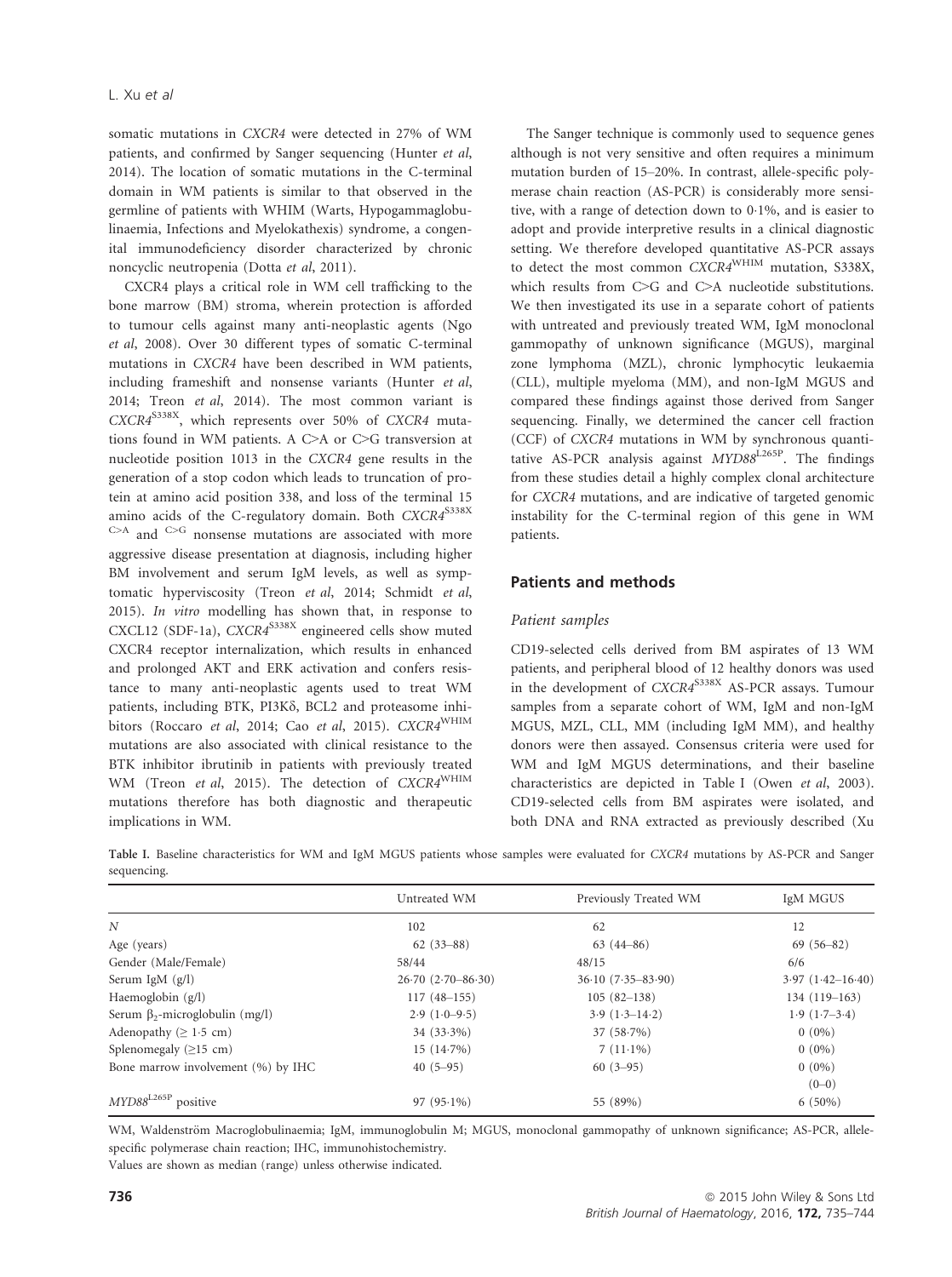et al, 2013, 2014). MYD88 mutation status was determined by quantitative AS-PCR and Sanger sequencing (Xu et al, 2013). Subject participation was approved by the Harvard Cancer Center/Dana-Farber Cancer Institute Institutional Review Board. All participants provided written consent.

# Development of quantitative AS-PCR assays for CXCR<sup>5338X</sup> mutations

Since  $CXCRA^{S338X}$  mutations occur due to either C>G or C>A transversions at nucleotide position 1013, we developed two AS-PCR assays to permit their detection. The details for the development of these assays are presented in the online supplement.

#### Sanger sequencing of CXCR4 C-terminal domain

The forward PCR primer 5'- ATG GGG AGG AGA GTT GTA GGA TTC TAC -3' and reverse PCR primer 5'- TTG GCC ACA GGT CCT GCC TAG ACA-3' were designed to amplify the CXCR4 open reading frame. Amplified PCR products were isolated by QIA quick gel extraction kit (Qiagen, Valencia, CA) and sequenced using both forward and reverse PCR primers and an additional sequencing primer 5'-GCTGCCTTACTACATTGGGATCAGC-3'.

#### Cloning and sequencing

The CXCR4 forward PCR primer 5'- ATG GGG AGG AGA GTT GTA GGA TTC TAC -3' and reverse PCR primer 5'-TTG GCC ACA GGT CCT GCC TAG ACA-3' were used to amplify the gene fragment. TOPO Cloning Kits were used as per manufacturer's protocol (Thermo Fisher Scientific Inc., Grand Island, NY).

## Confirmatory deep RNA sequencing

Deep RNA sequencing of CD19-selected cells from BM aspirates was performed to validate findings in five patients with multiple CXCR4WHIM mutations. RNA sequencing data was generated from 50 cycle HiSeq paired-end sequences (Illumina Inc., San Diego, CA) and aligned to HG19/GRCh37 ensemble genome reference using STAR [\(https://github.com/](https://github.com/alexdobin/STAR/) [alexdobin/STAR/](https://github.com/alexdobin/STAR/)). Reads supporting each call were calculated using Integrative Genomics Viewer (IGV; Broad Institute, Cambridge, MA, USA). The median number of reads mapping to the CXCR4 C-terminal domain per patient was 8208 (range 5316–12 235).

## Cancer cell fraction analysis for CXCR4 mutations in WM and IgM MGUS patients

Cancer cell fraction analysis for CXCR4<sup>S338X</sup> mutations was performed using synchronous, parallel quantitative AS-PCR analyses for  $MYD88^{L265P}$  and  $CXCRA^{S338X}$  C>A or C>G in sorted CD19-cells derived from BM aspirates from 21 untreated WM and IgM MGUS patients expressing  $MYD88^{L265P}$  and  $CXCR4^{S338X}$  C>A and/or C>G mutations. A highly sensitive quantitative MYD88L265P AS-PCR was used (Xu et al, 2013). Standard curves were established for each AS-PCR assay that was run on the same plate for each sample, and cell count expressive of these mutations was determined by standard curves and  $\Delta C_T$ . The CCF was determined as the ratio of cells expressing CXCR4S338X C>A or C>G/MYD88L265P. MYD88 and CXCR4 copy number was determined using TaqMan Copy Number Assays (Applied Biosystems, Grand Island, NY, USA).

## Statistical analysis

Estimates of sensitivity, specificity and predictive values were performed using VassarStats (Poughkeepsie, NY, USA).

# **Results**

# Development of AS-PCR assays for CXCR4<sup>S338X C>A</sup> and  $CXCR4^{S338X}$  C>G detection

Given that  $CXCRA^{S338X}$  mutations can result from either C>A or C>G transversions at nucleotide position 1013, and are the most common WHIM-like mutations in WM, we developed and validated sensitive real-time AS-PCR assays for detecting these mutations in samples obtained from WM patients and healthy donors. The details for the development of these assays are presented in the online supplement. In a separate cohort of 102 untreated WM patients whose mutation status was established by Sanger sequencing, the sensitivity for the CXCR4<sup>S338X C>A</sup> AS-PCR assay was 100% (95% confidence interval [CI] 39.5-100%) and specificity was 100% (95% CI 95.2-100%). For the CXCR4<sup>S338X C>G</sup> AS-PCR assay, the sensitivity was 100% (95% CI 67.8-100%) and specificity was 100% (95% CI 94.9-100%).

# Detection of CXCR4WHIM mutations, including multiple mutations within individual patients using combined AS-PCR assays and Sanger sequencing

We next applied the  $CXCRA^{S338X}$  C>A and  $CXCRA^{S338X}$  C>G AS-PCR assays using the standard curve established in tumour-containing samples from a separate cohort of 164 WM (102 untreated, 62 previously treated), 12 IgM MGUS, 20 MZL, 32 CLL, 14 MM (including 2 IgM MM), and 7 non-IgM MGUS patients, as well as 32 healthy donors. All samples underwent Sanger sequencing. Sanger sequencing of BM CD19-selected samples from WM patients revealed CXCR4WHIM mutations that included nonsense or frameshift mutations in 37/102 (363%) of untreated and 17/62 (274%) previously treated WM patients (Table II). Sanger tracings showed the presence of multiple CXCR4<sup>WHIM</sup> mutations within each of three untreated patients (WM1-WM3)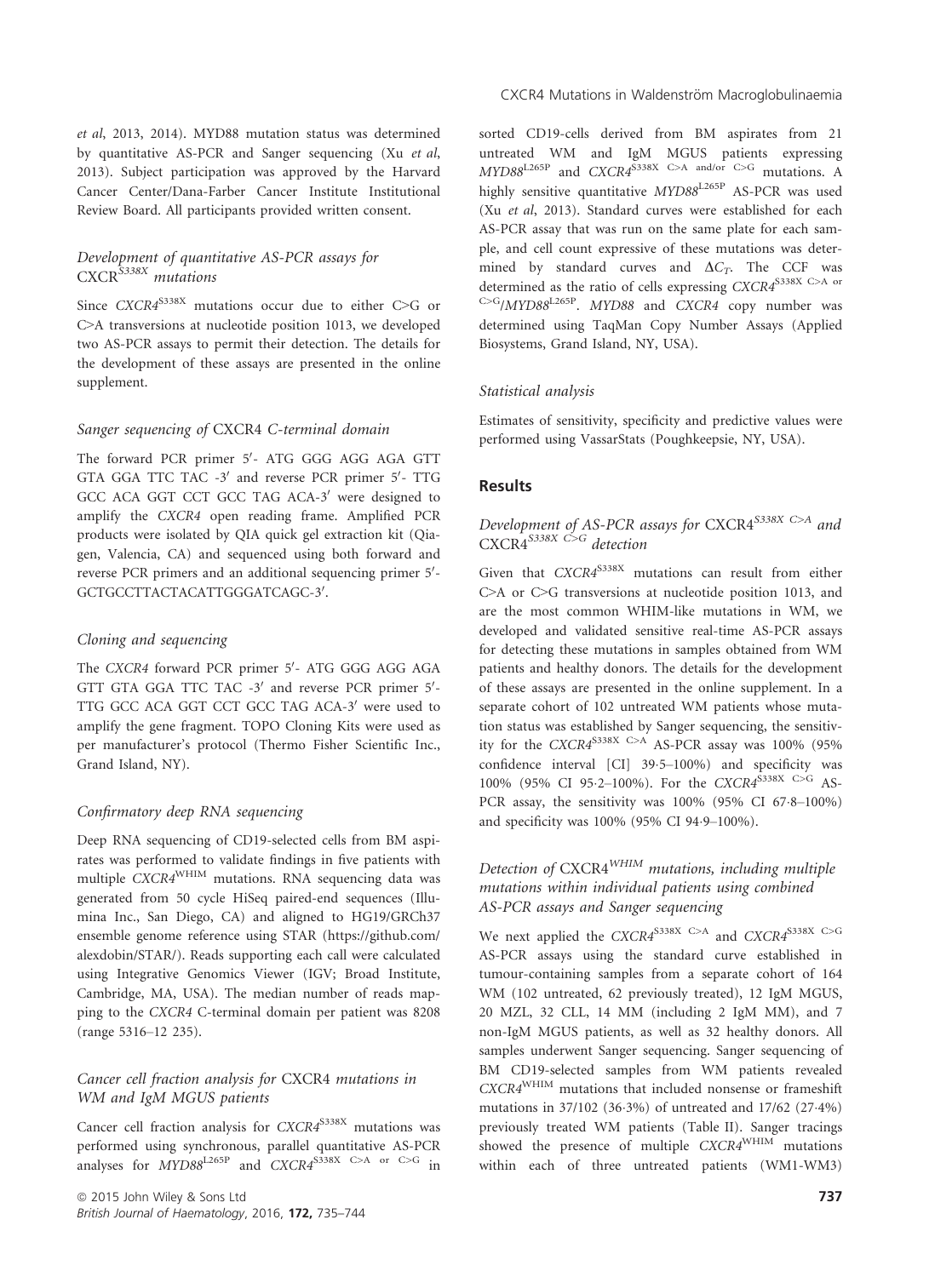# L. Xu et al

Table II. CXCR4 C-terminal domain mutations detected by Sanger sequencing in 164 WM patients.

| $\boldsymbol{N}$ | Treatment<br>status | CXCR4 Mutation<br>status | Nucleotide change               | Amino acid<br>change | Other nucleotide<br>change | Other amino<br>acid change |
|------------------|---------------------|--------------------------|---------------------------------|----------------------|----------------------------|----------------------------|
| 65               | Untreated           | WT                       | None                            | None                 |                            |                            |
| 1                | Untreated           | <b>FS</b>                | r.931 933insT                   | T311 fs              |                            |                            |
| 1                | Untreated           | FS                       | r.951 953delACCTC               | T318 fs              |                            |                            |
| 3                | Untreated           | FS                       | r.952_954insA                   | T318 fs              |                            |                            |
| 1                | Untreated           | <b>FS</b>                | r.954_956insC                   | S319 fs              |                            |                            |
| 1                | Untreated           | <b>FS</b>                | r.978_980insT                   | K327 fs              |                            |                            |
| 1                | Untreated           | FS                       | r.984 986insT                   | L329 fs              |                            |                            |
| $\mathbf{1}$     | Untreated           | <b>NS</b>                | r.993 G>T                       | G332X                |                            |                            |
| $\mathbf{1}$     | Untreated           | FS/NS                    | r.993_994insA                   | G332 fs              | r.1013C>G                  | S338X                      |
| 1                | Untreated           | <b>NS</b>                | r.997 $A > T$                   | K333X                | r.1013C>G                  | S338X                      |
| $\mathbf{1}$     | Untreated           | <b>NS</b>                | r.1000C > T                     | R334X                |                            |                            |
| $\mathbf{1}$     | Untreated           | FS                       | r.1005_1007insT                 | G336 fs              |                            |                            |
| $\mathbf{1}$     | Untreated           | <b>FS</b>                | r.1012_1014insT                 | S338 fs              |                            |                            |
| 3                | Untreated           | <b>NS</b>                | r.1013C>A                       | S338X                |                            |                            |
| 6                | Untreated           | <b>NS</b>                | r.1013C>G                       | S338X                |                            |                            |
| 3                | Untreated           | <b>NS</b>                | r.1013C>G                       | S338X                | r.1013C > A                | S338X                      |
| 1                | Untreated           | FS/NS                    | r.1013C > G                     | S338X                | r.1012_1014insT            | S338 fs                    |
| $\overline{2}$   | Untreated           | FS                       | r.1013 1015delATCT              | S338 fs              |                            |                            |
| $\mathbf{1}$     | Untreated           | FS                       | r.1013 1015delATCTGTTTCCACTGAGT | S338 fs              |                            |                            |
| 1                | Untreated           | FS                       | r.1016_1017insT                 | S339 fs              |                            |                            |
| 1                | Untreated           | FS                       | r.1016_1017insC                 | S339 fs              |                            |                            |
| $\overline{2}$   | Untreated           | FS                       | r.1020_1022delT                 | S341 fs              |                            |                            |
| 1                | Untreated           | FS                       | r.1020 1023delTC                | S341 fs              |                            |                            |
| $\mathbf{1}$     | Untreated           | FS                       | r.1033_1035delAG                | E345 fs              |                            |                            |
| 1                | Untreated           | FS                       | r.1034_1035insG                 | E345 fs              |                            |                            |
| 45               | Treated             | <b>WT</b>                | None                            | None                 |                            |                            |
| 1                | Treated             | FS                       | r.969 971insG                   | S324 fs              |                            |                            |
| $\mathfrak{2}$   | Treated             | <b>NS</b>                | r.1000C > T                     | S334X                |                            |                            |
| $\mathfrak{2}$   | Treated             | <b>FS</b>                | r.1012_1014insT                 | S338 fs              |                            |                            |
| 5                | Treated             | <b>NS</b>                | r.1013C>A                       | S338X                |                            |                            |
| 7                | Treated             | <b>NS</b>                | r.1013C>G                       | S338X                |                            |                            |

WM, Waldenström Macroglobulinaemia; WT, Wild-type; NS, nonsense mutation; FS, frameshift mutation.

(Fig 1A). Cloning and sequencing studies indicated that the CXCR4WHIM mutations were compound heterozygous for all three of these patients, with 3/44 and 12/44 clones expressing  $CXCRA^{G332 f5}$  and  $CXCRA^{S338X}$ , respectively for WM1; 12/43 and  $6/43$  clones expressing  $CXCR4^{K333X}$  and  $CXCR4^{S338X}$ , respectively, for WM2; and 2/40 and 8/40 clones expressing  $CXCRA^{S338X}$  and  $CXCRA^{S338Xf}$ , respectively, for WM3 (Fig 1B). Deep RNA sequencing performed in one of these patients (WM3) also showed map reads consistent with a compound heterozygous mutation (Table III). Sanger tracings in three other untreated patients (WM4-WM6) showed an allele burden for  $CXCRA^{S338X}$  that exceeded that of the wild-type CXCR4 allele. The MYD88<sup>L265P</sup> allele burden for these individuals was less than wild-type MYD88, a finding highly suggestive of homozygous  $CXCRA^{S338X}$  expression. Deep RNA sequencing performed in one of these patients (WM4) also showed map readings supporting the existence of a homozygous CXCR4S338X subclone (Table III). No copy number variant was detected in the CXCR4 region for any of the above patients (data not shown).

Among the 102 untreated WM patients, the AS-PCR assay for  $CXCR4^{S338X}$  C>A identified 11 patients with this mutation (Fig 2). This included 4 patients previously identified as having this variant by Sanger sequencing, as well as 7 patients who were wild-type by Sanger sequencing (Fig 3). Among the same cohort of 102 untreated patients, the AS-PCR assay for  $CXCRA^{S338X}$  C>G identified 20 patients with this mutation (Fig 2). This included 11 patients previously identified as having this variant by Sanger sequencing, as well as 9 patients who were wild-type by Sanger sequencing (Fig 3). Five of these patients had both CXCR4S338X C>A and CXCR4S338X C>G mutations detected by the AS-PCR assays. In total, 7 individuals among the 65 untreated patients whose Sanger sequencing showed wild-type CXCR4 were identified as having a  $CXCRA^{WHIM}$  mutation by AS-PCR. Taken together, the results of AS-PCR and Sanger sequencing revealed that 44/102 (43%) of untreated patients had CXCR4WHIM mutated disease (Table IV), with multiple mutations within 13/44 (31%) of these patients. Deep RNA sequencing confirmed the presence of compound heterozygous mutations in 3 patients (WM7-WM9)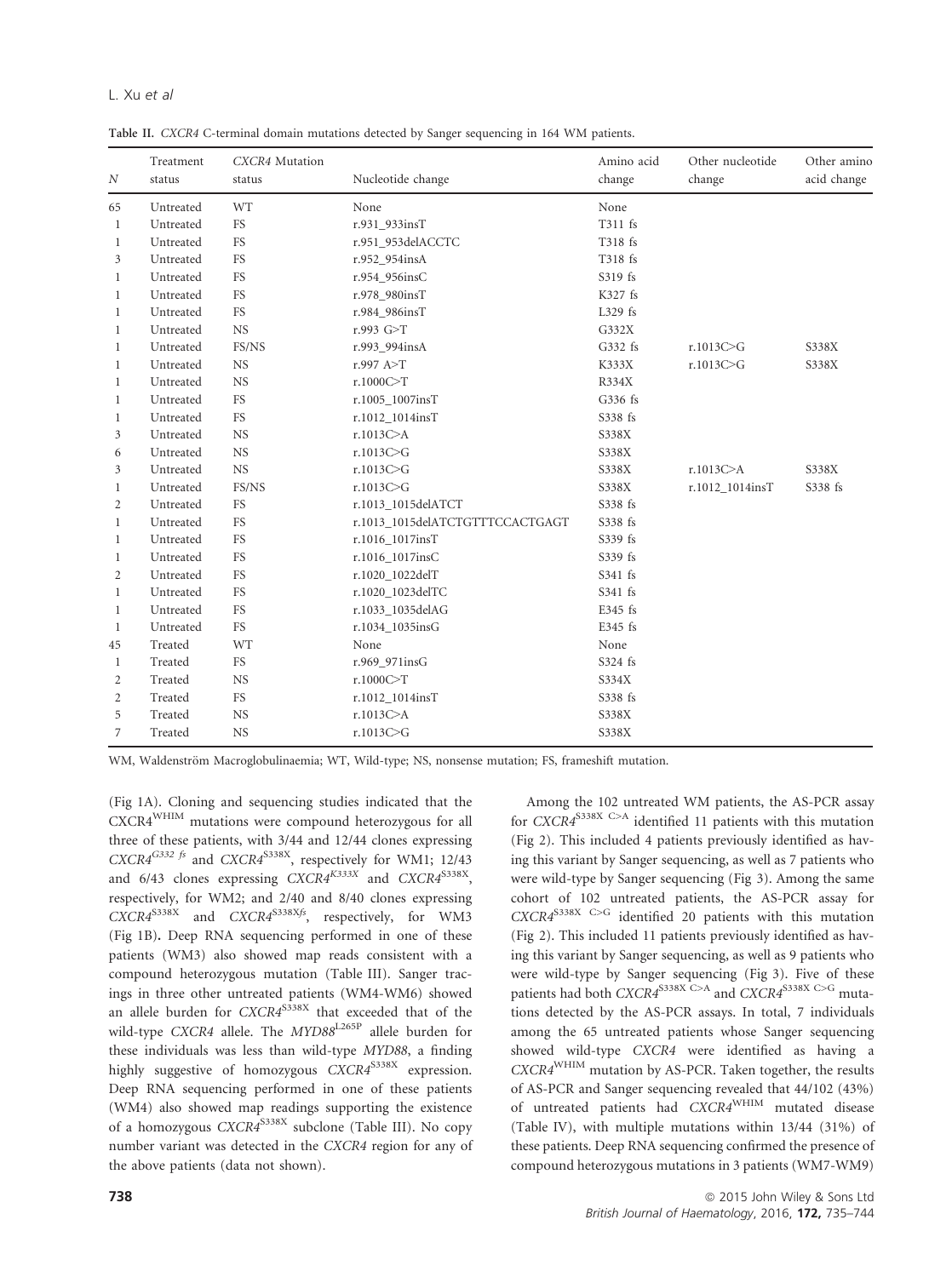whose samples were used for validation (Table III). Fortythree of the 44 (97.7%) untreated CXCR4<sup>WHIM</sup> WM patients were also positive for the  $MYD88^{L265P}$  mutation by AS-PCR. Sanger sequencing did not reveal any other MYD88 mutations in the sole patient who did not express the MYD88<sup>L265P</sup> mutation by AS-PCR.

Among the 62 previously treated WM patients, the AS-PCR assay for  $CXCR4^{S338X}$  C>A identified seven patients with this mutation (Fig 2). This included five patients who had this variant by Sanger sequencing, as well as two patients who were wild-type by Sanger sequencing (Fig 3). Among the same cohort of 62 previously treated WM patients, the AS-PCR assay for  $CXCR4^{S338X}$  C>G identified 9 patients with this mutation (Fig 2). This included seven patients who had this variant by Sanger sequencing, as well as two patients who were wild-type by Sanger sequencing (Fig 3). In total, four additional individuals were identified as having a CXCR4WHIM mutation among 45 previously treated WM patients who were wild-type by Sanger sequencing. Combining the results of AS-PCR and Sanger sequencing revealed



Fig 1. Sanger tracings from CD19-selected cells derived from bone marrow aspirates of untreated WM patients showing compound heterozygous and homozygous CXCR4WHIM mutations. (A) Sanger tracings showed the<br>presence of multiple CXCR4<sup>WHIM</sup> mutations in 3 Waldenström Macroglobulinaemia (WM) patients (WM1, WM2, WM3), and suggestive of homozygous CXCR4<sup>WHIM</sup> mutations in another 3 WM patients (WM4, WM5, WM6). The estimated percentage of mutant and wildtype (WT) allele burden for MYD88 and CXCR4 are shown. (B) Representative Sanger tracings from cloning and sequencing studies for the 3 WM patients (WM1, WM2, WM3)<br>with multiple CXCR4<sup>WHIM</sup> mutations are shown, with mutant alleles shown in shaded areas. TA cloning and sequencing studies showed 3/44 and 12/44 clones to express  $CXCR4^{G332}$  fs and  $CXCR4^{S338X}$ , respectively for WM1; 12/43 and 6/43 clones to express  $CXCRA^{K333X}$  and  $CXCRA^{S338X}$ , respectively for WM2; and 2/40 and 8/40 clones to express  $CXCR4^{S338X}$  and  $CXCR4^{S338S}$  fs, in WM3, respectively.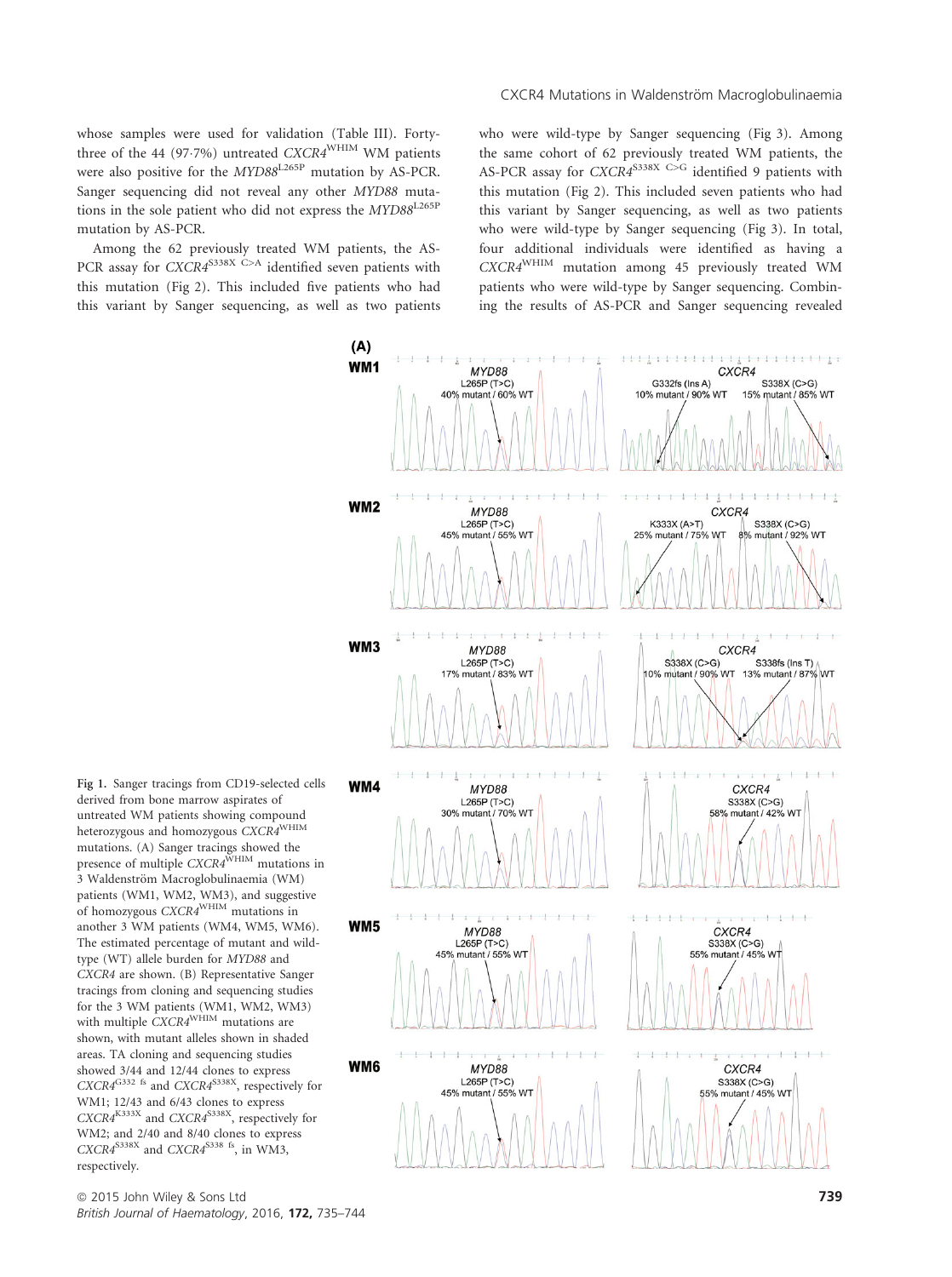# $(B)$ **WM1** A \*\*\*\*\*\*\*\*\*\*\*\*\*\*\*\*\*\*\*\*\*\*\*\*\*\*\*\* G332fs (A insertion)  $B + H$ S338X C>G  $C$   $\leftarrow$ WT **WM2** A  $-\frac{1}{6} - \frac{1}{2} + \frac{1}{16}$ K333X A>T B  $+1 + 1$ S338X C>G C **WT WM3 A** S338Xfs (T insertion) в  $-1 - 1 - 1$  $1 - 1 - 1 - 1 - 1$ S338X C>G WT Fig 1. Continued.<br>
Express the Integration expressive of these mutations Figure 2.1 and 2.1 and 2.1 continued.

that 21/62 (34%) of untreated patients had CXCR4WHIM mutated disease (Table IV), with multiple mutations present in 4/21 (19%) of these patients. All 21 of the previously treated CXCR4WHIM mutated patients were also positive for the MYD88L265P mutation by AS-PCR.

In 12 patients with IgM MGUS, the  $CXCR4^{S338X}$  C>A AS-PCR assay did not detect any mutations (Fig 2). However, the  $CXCRA^{S338X}$  C>G AS-PCR assay detected this mutation in 2 of 12 (17%) patients with IgM MGUS (Fig 2). All 12 of these IgM MGUS patients were negative for CXCR4WHIM mutations by Sanger sequencing. Both IgM MGUS patients who were found to have the  $CXCRA^{S338X}$  C>G mutation by AS-PCR were also positive for  $MYD88^{L265P}$  by AS-PCR.

Sample analysis using both AS-PCR assays failed to detect the  $CXCRA^{S338X}$  C>A or C>G variants in any of the tumour samples taken from the 20 MZL, 32 CLL and 14 MM patients, nor in any of 32 healthy donors (Fig 2). Sanger sequencing was also performed in these samples, and was remarkable for one (5%) MZL patient having a CXCR4<sup>S344 fs</sup> mutation that resulted from r.1030\_1031insT (Table IV). This patient was wild-type for MYD88 by both AS-PCR assay for  $\hat{M}YD88^{\text{L265P}}$ , and also by Sanger sequencing of the entire MYD88 gene.

# CXCR4<sup>S338X</sup> mutations are primarily subclonal with highly variable clonal distribution in WM and IgM MGUS patients

MYD88L265P expression levels, as determined by AS-PCR analysis, show strong correlation with tumour cell content in BM specimens from WM patients (Xu et al, 2013, 2014). To clarify the CCF of CXCR4 mutations in WM, parallel quantitative AS-PCR analyses for  $MYD88^{L265P}$  and  $CXCR4^{S338X}$  C>A or C>G were performed using tumour samples from 21 untreated WM and 2 IgM MGUS patients who were known to express the MYD88L265P and CXCR4S338X C>A and/or C>G

| Table III. Validation studies using deep RNA sequencing in CD19-selected cells from bone marrow aspirates of 5 WM patients with multiple |  |  |  |  |  |  |  |  |
|------------------------------------------------------------------------------------------------------------------------------------------|--|--|--|--|--|--|--|--|
| CXCR4 mutations identified by AS-PCR and Sanger sequencing.                                                                              |  |  |  |  |  |  |  |  |

|     | $\Delta C_T$<br>$CXCR4^{\text{S338X C>A}}$ | AS-PCR<br>$CXCR4^{\text{S338X C>A}}$ | $\Delta C_T$<br>$CXCR4^{\text{S338X C>G}}$ | AS-PCR<br>$CXCR4^{\$338X\_C>G}$ | Sanger<br>Sequencing                                    | RNASeq<br>Reads | RNASeq Findings                              |
|-----|--------------------------------------------|--------------------------------------|--------------------------------------------|---------------------------------|---------------------------------------------------------|-----------------|----------------------------------------------|
| WM3 | $10-48$                                    | Negative                             | 3.45                                       | Positive                        | $CXCR4^{\text{S338X C>G}}$<br>$CXCR4^{S338 \text{ fs}}$ | 5316<br>5217    | r.1013 C $\geq$ G 10%<br>r.1012 1014 insT 5% |
| WM4 | 10.83                                      | Negative                             | 1.19                                       | Positive                        | $CXCR4^{\text{S338X C>G}}$                              | 12235           | r.1013 C>G 56%                               |
| WM7 | $5-10$                                     | Positive                             | 8.73                                       | Positive                        | $CXCR4^{WT}$                                            | 8208            | r.1013 C>A $6\%$<br>r.1013 C $\geq$ G 1%     |
| WM8 | 4.56                                       | Positive                             | 7.16                                       | Positive                        | $CXCR4^{WT}$                                            | 8766            | r.1013 C>A 5%<br>r.1013 C $\geq$ G 1%        |
| WM9 | 2.97                                       | False Positive                       | 7.26                                       | Positive                        | $CXCR4^{\$339\text{ fs}}$                               | 5494<br>5819    | r.1013 C $\geq$ G 3%<br>r.1016 1017 insT 18% |

WM, Waldenström Macroglobulinaemia; AS-PCR, allele-specific polymerase chain reaction.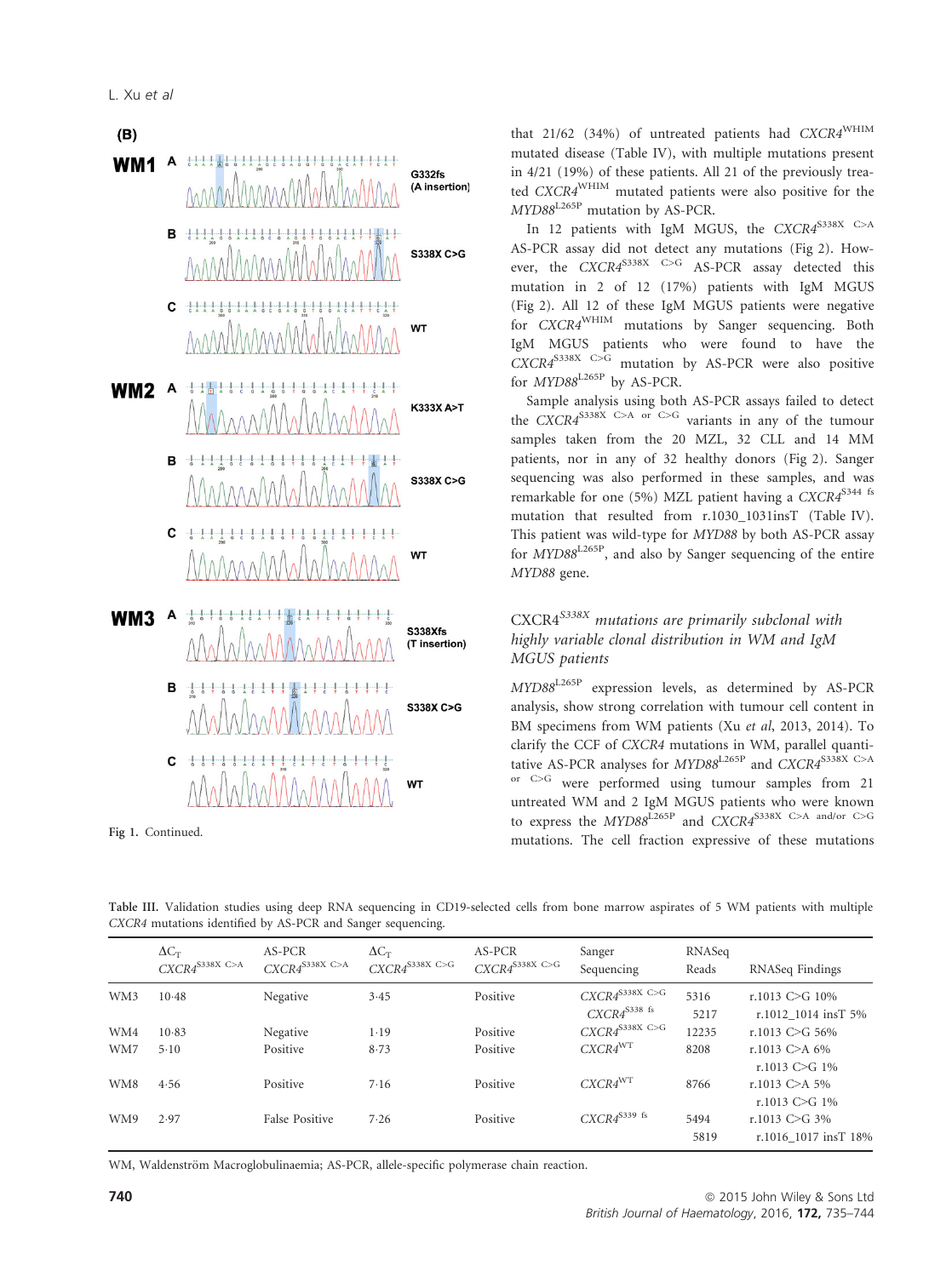Fig 2. Real-time AS-PCR results for  $CXCRA^{S338X}$  C>A or  $CXCRA^{S338X}$  C>G variants in samples from healthy donors, IgM MGUS, non-IgM MGUS, untreated and previously treated WM, CLL, MZL and MM patients. Violin plot representing allele-specific polymerase chain reaction (AS-PCR) differences in cycle threshold  $(\Delta C_T)$  for samples evaluated for  $CXCRA^{S338X} \xrightarrow{C>A} (A)$  and  $CXCRA^{S338X} \xrightarrow{C>G} (B)$ variants. The span of grey area for each cohort represents the kernel density estimation of the sample distribution, and highlights the bimodal nature of the data. Box plots with interquartile ranges are shown in black with an overlay of the individual data points. Samples evaluated were from health donors ( $n = 32$ ), as well as immunoglobulin M monoclonal gammopathy of unknown significance (IgM MGUS;  $n = 12$ ), non-IgM MGUS ( $n = 7$ ), untreated Waldenström Macroglobulinaemia (WM) ( $n = 102$ ), previously treated WM ( $N = 62$ ), marginal zone lymphoma (MZL;  $n = 20$ ), chronic lymphocytic leukaemia (CLL;  $n = 32$ ) and multiple myeloma (MM;  $n = 14$ ) patients. Gray lines denote  $\Delta$ ct cut-off values established for each AS-PCR assay.





was determined by  $\Delta C_T$  and standard curves for  $MYD88^{\text{L265P}}$ and  $CXCRA^{S338X}$  C>A or C>G that were run on the same plate for each sample. The CCF was determined as the ratio of cells expressing CXCR4<sup>S338X C>A</sup> or <sup>C>G</sup>/MYD88<sup>L265P</sup>. No copy

number alterations for MYD88 and CXCR4 were found in this cohort by TaqMan Copy Number Assays.

Cancer cell fraction analysis for all (WM and IgM MGUS) patients showed CXCR4<sup>S338X</sup> mutations were primarily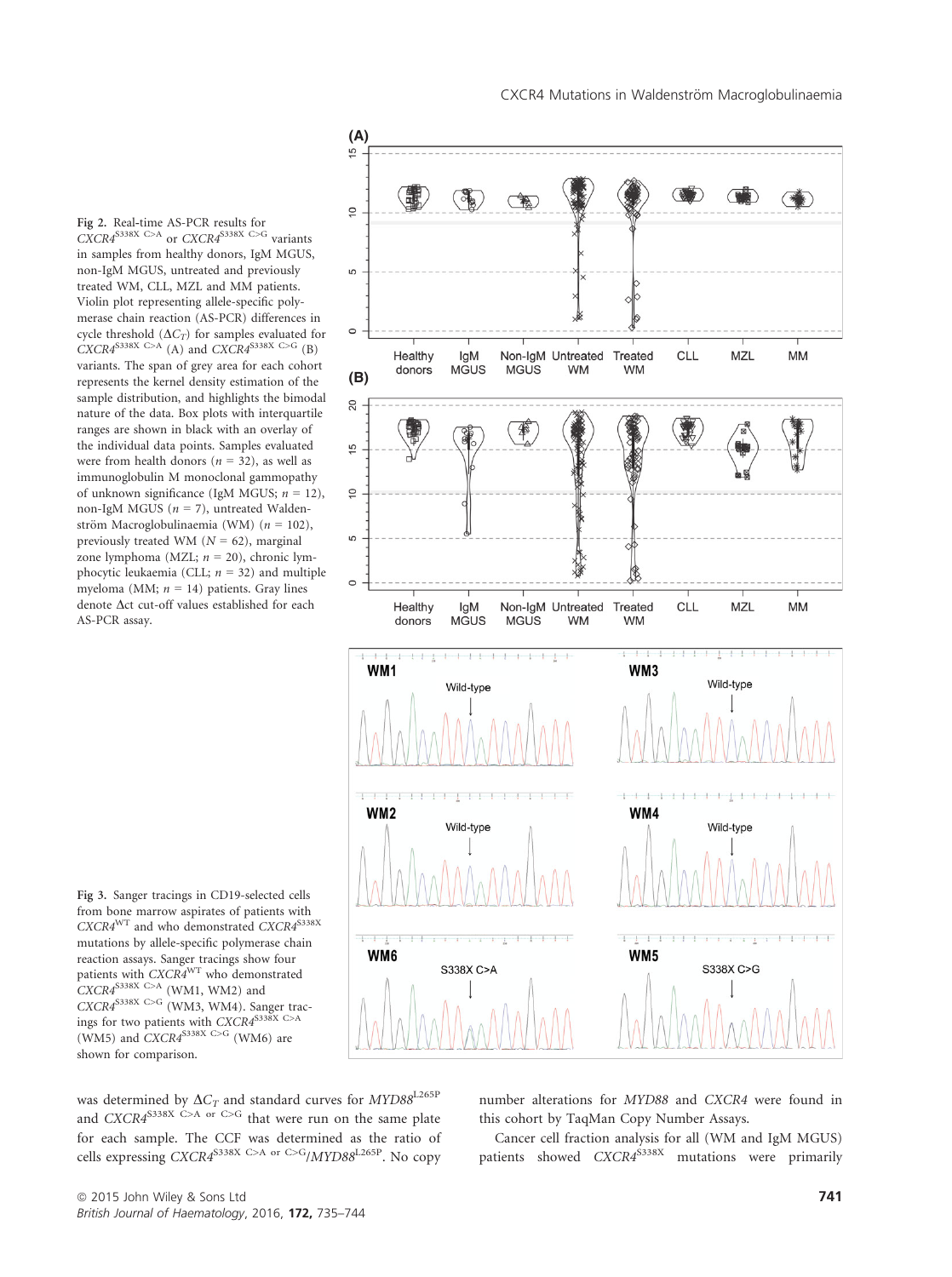Table IV. MYD88 and CXCR4 mutation status in patients with WM, IgM MGUS, MZL, CLL, MM and non-IgM MGUS patients.

|                       | N   | $\emph{MYD88}^{\rm L265P}$ | $CXCR4^{\rm WHIM}$ |
|-----------------------|-----|----------------------------|--------------------|
| <b>Healthy Donors</b> | 32  | $0(0\%)$                   | $0(0\%)$           |
| IgM MGUS              | 12  | $6(50\%)$                  | 2(17%)             |
| Non-IgM MGUS          | 7   | $0(0\%)$                   | $0(0\%)$           |
| Untreated WM          | 102 | 97 (95%)                   | 44 (43%)           |
| Treated WM            | 62  | 57 (92%)                   | 21 (34%)           |
| MZL                   | 20  | $2(10\%)$                  | 1(5%)              |
| CLL.                  | 32  | 1(3%)                      | $0(0\%)$           |
| <b>MM</b>             | 14  | $0(0\%)$                   | $0(0\%)$           |

WM, Waldenström Macroglobulinaemia; IgM, immunoglobulin M; MGUS, monoclonal gammopathy of unknown significance; MZL, marginal zone lymphoma; CLL, chronic lymphocytic leukaemia; MM, multiple myeloma: WHIM, Warts, Hypogammaglobulinemia, Infections and Myelokathexis; AS-PCR, allele-specific polymerase chain reaction.

CXCR4 mutation status includes all WHIM mutations identified by CXCR4<sup>S338X C>A</sup> and <sup>C>G</sup> AS-PCR and Sanger sequencing.

subclonal, with highly variable clonal distribution (median 351%, range 12–975%) (Fig 4). For the 13 WM patients who expressed  $CXCRA^{S338X}$  C>G only, the fraction of cells expressing  $CXCR4^{S338X}$  C>G relative to  $MYD88^{L265P}$  was 445% (range 12–975%). For 7 WM patients who expressed both CXCR4<sup>S338X C>G</sup> and CXCR4<sup>S338X C>A</sup>, the fraction of cells expressing CXCR4<sup>S338X C>G</sup> relative to MYD88<sup>L265P</sup> was 4.2% (range 2.4–37.2%) and for  $CXCR4^{5338X}$  C>A to  $MYD88^{L265P}$ , it was 4.1% (range 1.1–55.8%). In one patient who expressed only  $CXCRA^{S338X} \xrightarrow{C>A}$ , the fraction of cells expressing  $CXCR4^{S338X}$  C>A relative to  $MYD88^{L265P}$  was 12%. For the two IgM MGUS patients who expressed

# **Discussion**

Despite the common dysregulation of CXCR4 in many solid and haematological malignancies, somatic mutations in this gene remain largely distinctive of WM. In WM, CXCR4<sup>WHIM</sup> somatic mutations are important determinants of WM disease presentation, as well as treatment outcome (Treon et al, 2014, 2015; Schmidt et al, 2015). We therefore investigated the clonal architecture of CXCR4WHIM mutations in WM patients using Sanger sequencing and quantitative AS-PCR assays, which detect the most common CXCR4WHIM mutation variants (CXCR4<sup>S338X C>A and C>G</sup>), as well as by deep RNA sequencing.

The AS-PCR assays developed for these studies showed high levels of specificity and sensitivity for the CXCR4<sup>S338X C>A</sup> and  $CXCRA^{S338X}$  C>G detection, and discriminated samples bearing their target variants from those samples with  $CXCRA^{WT}$ , CXCR4WHIM frameshift and other nonsense mutations. Importantly, the AS-PCR assays identified CXCR4WHIM mutations in many WM and IgM MGUS patients who were identified as  $CXCRA^{WT}$  by Sanger sequencing. At first glance, the findings might suggest that the tumour burden for these patients was under the detection limit for CXCR4<sup>S338X</sup> by Sanger sequencing. However, the BM burden for these 11 individuals with WM who were identified as having  $CXCR4^{S338X}$  by AS-PCR (but not Sanger sequencing) was 40% (range 5–70%), and the median  $CD19<sup>+</sup>$  cell clonality by light chain restriction analysis was 89.8% (range 4.2-100%). These findings would suggest that  $CXCR4^{S338X}$  mutations in these patients are likely



Fig 4. Cancer cell fraction analysis for CXCR4S338X expression in CD19-selected cells from bone marrow aspirates of WM patients. The clonal penetrance of CXCR4<sup>S338X</sup> mutations in Waldenström Macroglobulinaemia (WM) was determined in 21 untreated WM and 2 immunoglobulin M monoclonal gammopathy of unknown significance (IgM MGUS) patients with known CXCR4S338X and MYD88L265P mutations. The cancer cell fraction for CXCR4<sup>S338X</sup> C>A and/or C>G expression relative to  $MYD88^{L265P}$  is shown.  $CXCR4^{S338X}$  C>G was expressed in patients WM1-WM20, and IgM MGUS 1 and 2; CXCR4<sup>S338X C>A</sup> was expressed in patients WM14–21, with both  $CXCRA^{S338X}$  C>G and C>A present in WM14–20.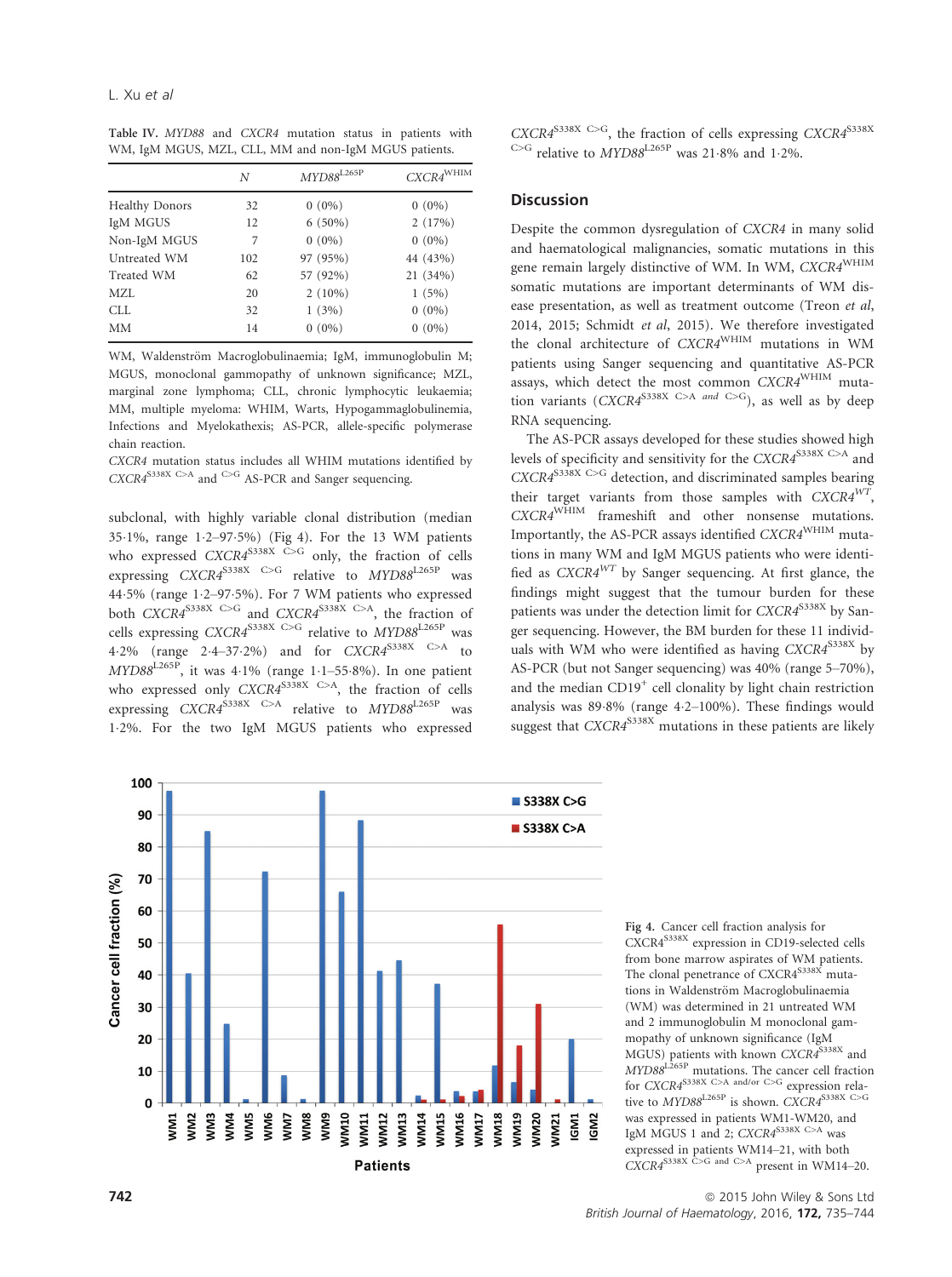to be subclonal. To affirm these findings, a CCF analysis was performed by synchronous AS-PCR analysis of MYD88<sup>L265P</sup> and CXCR4<sup>S338X</sup> that included untreated WM and IgM MGUS patients. The results from this study showed that for most untreated WM, as well as IgM MGUS patients, CXCR4<sup>S338X</sup> mutations are subclonal with highly variable clonal distribution. The subclonal existence of  $CXCRA^{S338X}$ , as well as other CXCR4WHIM mutations identified by Sanger, as well as deep RNA sequencing studies in WM and IgM MGUS patients supports that CXCR4WHIM mutations are probably an early oncogenic event that follows acquisition of  $MYD88^{L265P}$ . The finding of CXCR4<sup>S338X</sup> mutations in IgM MGUS has also been shown by another group, though MYD88 mutation status for these patients was not reported (Roccaro et al, 2014). In our series, both MYD88<sup>L265P</sup> and CXCR4<sup>WHIM</sup> mutation status was determined for all patients. Between 50% and 80% of IgM MGUS patients harbour the MYD88<sup>L265P</sup> somatic mutation, and the presence of  $MYD88^{L265P}$  is associated with a higher rate of evolution to malignancy, including WM and MZL (Landgren & Staudt, 2012; Jiménez et al, 2013; Varettoni et al, 2013; Xu et al, 2013). Both IgM MGUS patients with the  $CXCRA^{S338X}$  mutation in our series also expressed the MYD88L265P mutation, and co-expression of both  $CXCR4^{WHIM}$  and  $MYD88^{L265P}$  mutations is nearly universal in WM (Hunter et al, 2014; Treon et al, 2014). It is therefore plausible that co-expression of CXCR4<sup>WHIM</sup> and MYD88<sup>L265P</sup> mutations may facilitate progression of IgM MGUS to WM in a subset of patients. Further studies are needed to help expand on these findings and hypotheses. It is interesting that the one MZL patient had a CXCR4<sup>S344 fs</sup> mutation but was MYD88<sup>WT</sup>. Similarly, Martínez et al (2014) identified a CXCR4<sup>R334X</sup> nonsense mutation in one of 15 MZL patients, who was also wildtype for MYD88. MYD88 $L^{265P}$  is uncommon in MZL patients with an estimated frequency of 6–10% (Ngo et al, 2011; Trøen et al, 2013). Additionally, determination of both MYD88 and CXCR4 mutation status may help in further discriminating WM from MZL and other overlapping B-cell malignancies, which often share similar morphological, immunophenotypic, cytogenetic and clinical findings (Swerdlow et al, 2008; Arcaini et al, 2011; Kyrtsonis et al, 2011).

A remarkable but surprising finding when using the AS-PCR assays with Sanger sequencing was the common occurrence of multiple CXCR4 mutation types within individual patients. A third of WM patients harboured multiple mutations at initial presentation that included both nonsense and frameshift mutations, findings that were supported by next generation sequencing. The clinical significance for these findings remains to be clarified, and larger studies with longitudinal follow-up will invariably be required to delineate their importance. However, the common presence of multiple CXCR4WHIM mutation types in many WM patients is suggestive of targeted genomic instability within the C-terminal regulatory domain and warrants further investigation.

The findings of this study may also have implications for the management of WM patients given the importance of CXCR4 mutations in disease presentation and treatment response. The use of targeted deep next generation sequencing may provide the most comprehensive assessment of nonsense and frameshift mutations, including the presence of multiple CXCR4 mutations in WM patients. Longitudinal studies to address clonal evolution in patients with single and multiple CXCR4 mutations will also be interesting, particularly with targeted and highly selective agents, such as ibrutinib. It is interesting that fewer previously treated versus untreated patients harboured CXCR4WHIM mutations in our study, a finding that will invariably need further validation in a larger study cohort. However, these findings may allude to therapies that differentially impact CXCR4<sup>WHIM</sup> expressing clones, and longitudinal studies examining evolution of CXCR4WHIM clones across various WM therapies may be illuminating. The use of CXCR4 antagonists has also been proposed for CXCR4WHIM WM patients following encouraging preclinical data, and a clinical trial combining the anti-CXCR4 antibody ulocuplomab with ibrutinib is being initiated in WM patients (Roccaro et al, 2014; Cao et al, 2015).The development of assays that comprehensively evaluate CXCR4<sup>WHIM</sup> mutations could also help identify candidates for CXCR4 antagonist therapy.

In summary, our findings show that  $CXCR4^{WHIM}$  mutations are more common in WM patients than previously revealed by whole genome sequencing or Sanger sequencing. Moreover, CXCR4 mutations are primarily subclonal, with highly variable clonal distribution among CXCR4<sup>WHIM</sup> mutated WM patients. The subclonal existence of CXCR4WHIM mutations in WM, as well as IgM MGUS patients, supports that the acquisition of CXCR4<sup>WHIM</sup> mutations is likely to be an early oncogenic event, but follows acquisition of MYD88<sup>L265P</sup>. Lastly, the presence of multiple CXCR4WHIM mutations in many WM patients may be indicative of targeted CXCR4 genomic instability and warrant further study.

#### Acknowledgements

Supported by Peter S. Bing M.D., a translational research grant from the Leukemia and Lymphoma Society, a research grant from the International Waldenström Macroglobulinaemia Foundation, the Linda and Edward Nelson Fund for WM Research, the D'Amato Fund for Genomic Discovery, the Coyote Fund, and an NIH SPORE post-doctoral fellowship award to ZRH (P50CA100707).

## Author contributions

SPT, LX and ZRH designed the study. MLP, RA, SK, JJC, AT, AT, AG, EM, MV, LA, JB, YT, JS, RC, NM, KCA and SPT collected study samples and data. LX, NT, YC, GY, JC, XL, JC, JZ and KA processed tumour samples and performed CXCR4 genotyping studies. LX, ZRH and SPT